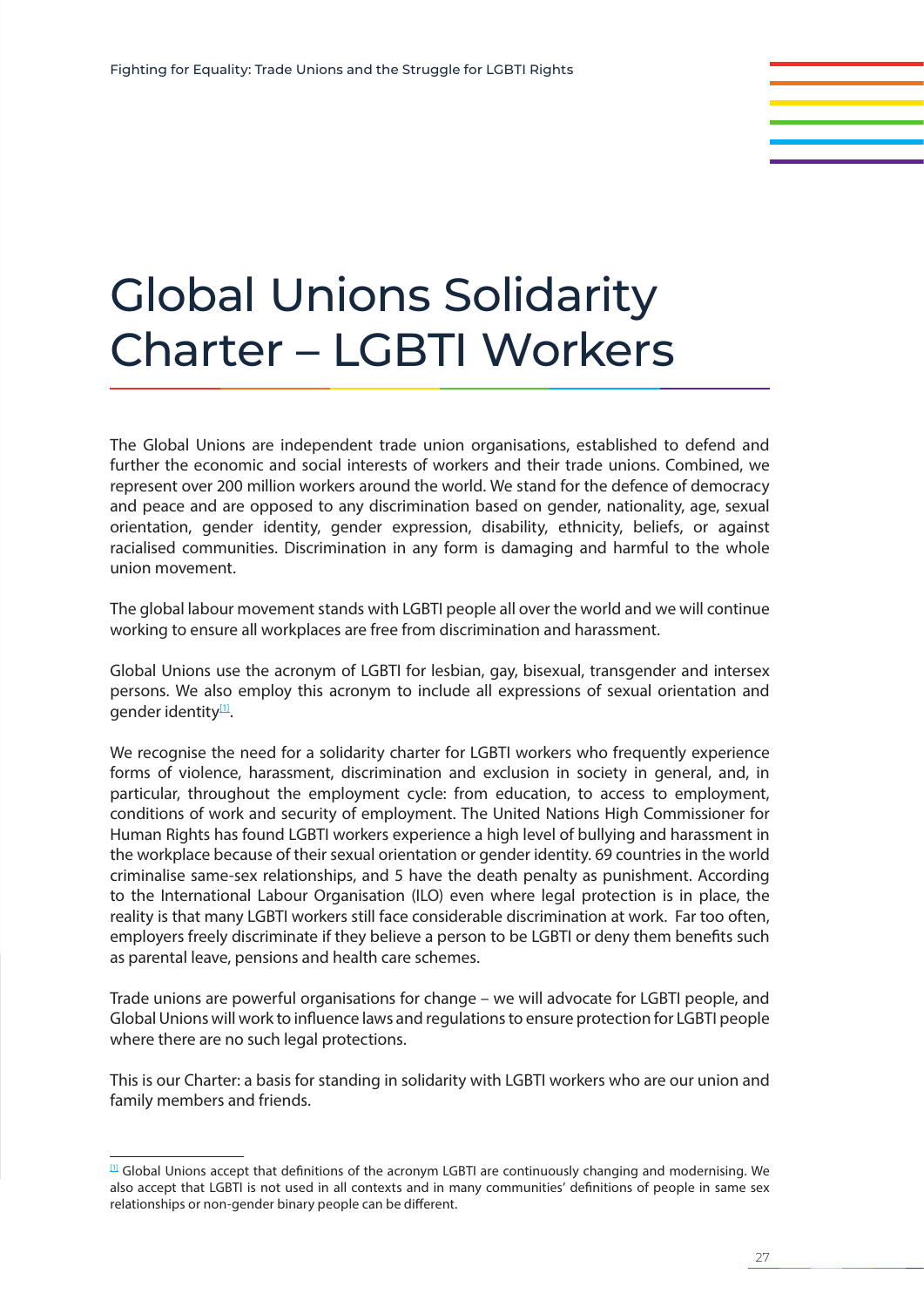## The Charter

### **Understanding local contexts and working with LGBTI communities to promote solidarity**

Global unions will ensure that contextual sensitivities are recognised in building solidarity with LGBTI communities, local LGBTI organisations, or if there are none, human rights organisations that work on LGBTI issues, with a view to identifying how best the trade union movement can help support and stand in solidarity with LGBTI workers. We recognise that the LGBTI community is not homogeneous and research in many countries shows that lesbian, gay, bisexual, transgender and intersex individuals have different experiences in the workplace.

Discrimination against LGBTI is also compounded by the intersectionality of different types of discrimination such as age, disability, ethnicity, among others.

When promoting LGBTI rights and solidarity actions, Global Unions will continue to take all relevant steps to protect a diverse group of workers, including LGBTI workers, to address income inequality and unfair treatment on the job, especially in high-risk contexts where there are extreme risks for LGBTI people.

#### **Global Unions as Allies**

Global Unions recognise the need to be allies to LGBTI workers. The term 'ally' is a widely accepted term for people who may not identify as LGBTI but are committed to defend and promote the rights supportive of LGBTI people and seek to counter LGBTI discrimination.

- We will challenge unacceptable institutional behaviours or intolerance towards LGBTI workers;
- We will be visible in our support for anti-discrimination campaigns on LGBTI rights;
- We will use our position in society to stand up for LGBTI workers, as we do for all marginalised workers;
- We will listen to LGBTI workers' experiences to educate ourselves and our members.

#### **Global Unions as Advocates**

Trade unions have the power to influence the communities we organise. Global Unions will either advocate publicly or privately for the rights of LGBTI workers, depending on the local community and context.

Global Unions will work with government bodies and affiliated unions around the world to ensure appropriate non-discrimination legislation also explicitly covers LGBTI workers.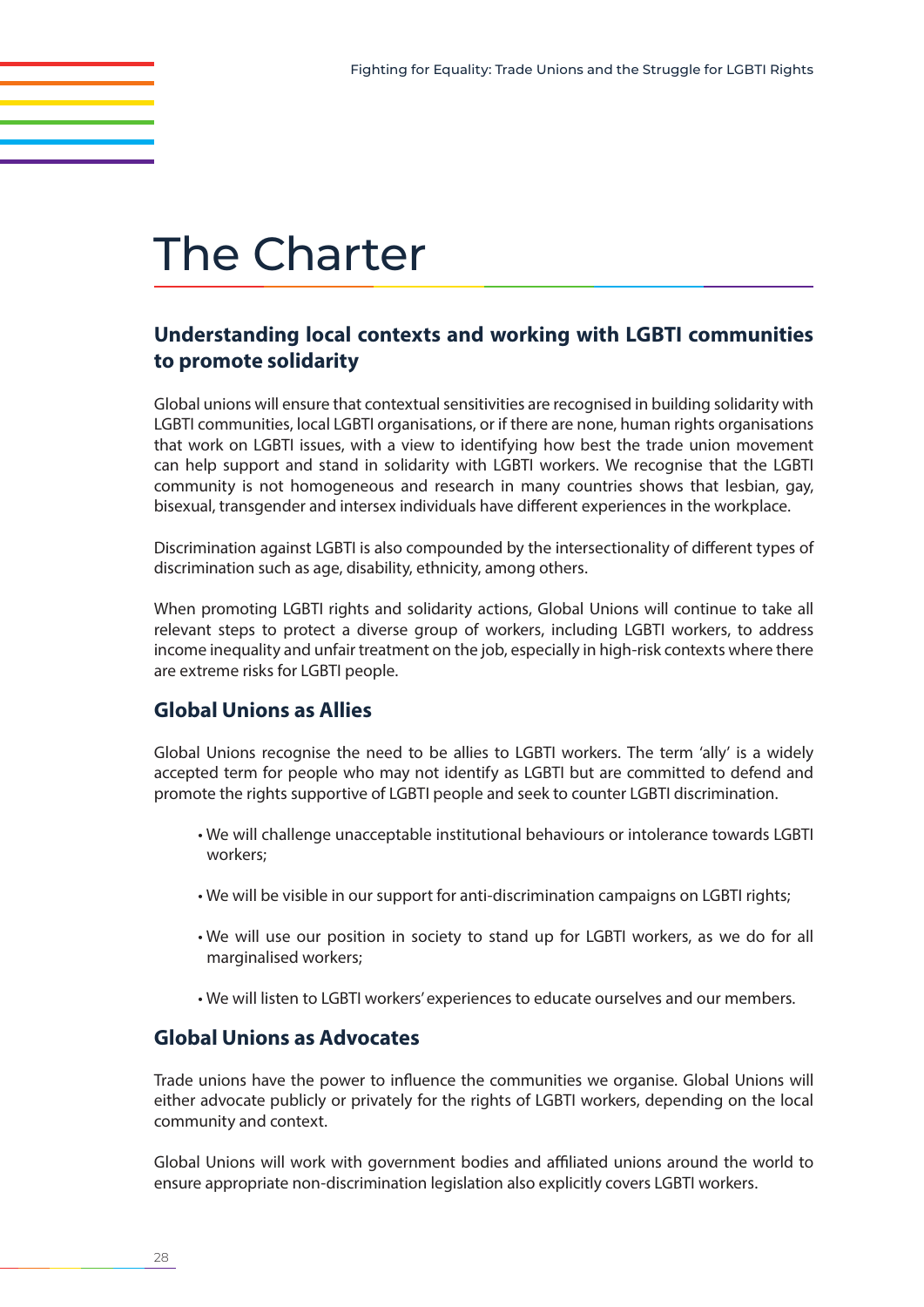Global Unions will also endeavour to work with the multinational corporations we engage with to ensure there are non-discrimination measures in place to protect LGBTI workers within supply chains, and to negotiate specific LGBTI non-discrimination clauses into global framework agreements.

Creating partnerships with local or national LGBTI or other suitable organisations will enable Global Unions to provide support where appropriate for boycott actions.

Global Unions will also use our formal status within intergovernmental bodies to advance the rights of LGBTI workers.

#### **Solidarity Within Our Structures**

Global Unions will work with affiliates to create decent workplaces and union environments for all persons, regardless of sexual orientation or gender identity, in which LGBTI workers are free to be who they are and encourage action that will bring about greater equality for all the communities.

Global Unions will assist any affiliate wanting to engage further on the issue of LGBTI rights and provide the necessary tools to help them build inclusivity of LGBTI workers. This includes LGBTI rights training and the inclusion of non-discrimination language for LGBTI workers in collective bargaining agreements to create more inclusive work environments.

We will continue to build a stronger and more inclusive trade union movement, at all levels, LGBTI workers' rights are trade union rights.